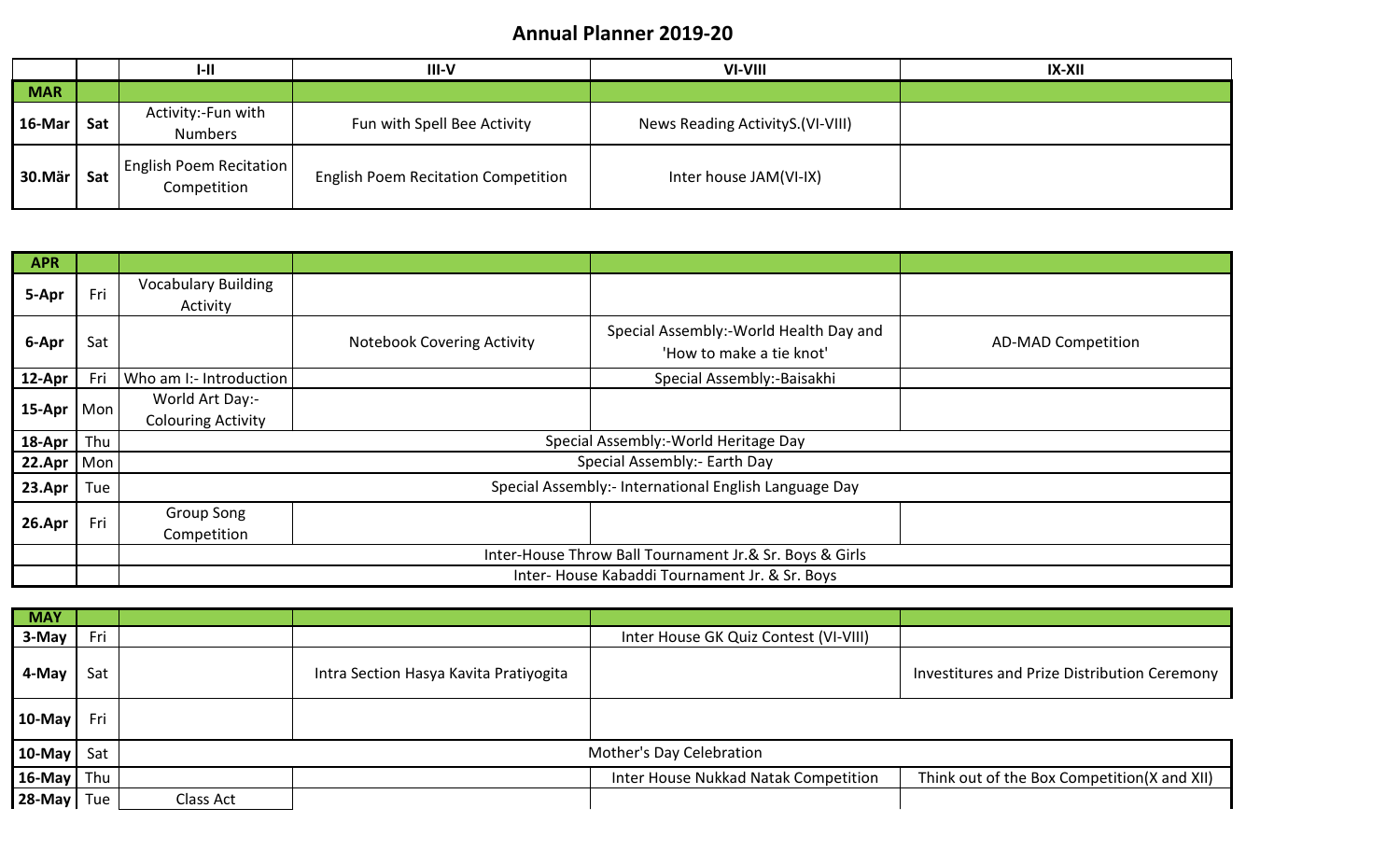|  | <b>Boys</b><br>-Inter<br>.<br>'' Tournament<br><b>FIC</b><br>x, sr<br>nuust<br>-istudii<br>- 63. JI<br>. |
|--|----------------------------------------------------------------------------------------------------------|
|  |                                                                                                          |

| <b>July</b>           |                  |                                             |                                        |                                        |                                                |
|-----------------------|------------------|---------------------------------------------|----------------------------------------|----------------------------------------|------------------------------------------------|
| $16$ -Jul             | Tue              | <b>Topic Presentation</b>                   |                                        |                                        |                                                |
| 17-Jul $ \text{Wed} $ |                  |                                             | Solo Dance Comp class 3                |                                        |                                                |
| $18$ -Jul             | Thu              |                                             | Solo Dance Comp class 4                |                                        |                                                |
| $19$ -Jul             | Fri              |                                             | Solo Dance Comp class 5                |                                        |                                                |
| $26$ -Jul             | Fri              |                                             |                                        | Special Assembly:- Kargil victory Day  |                                                |
| $27 -$ Jul            | Sat              | Intra-Section Tweet a                       |                                        | <b>Inter House Declamation Contest</b> | Inter House English Debate Competition(IX-XII) |
|                       | tale Competition |                                             | Intra-Section Tweet a tale Competition |                                        |                                                |
| $31$ -Jul   Wed       |                  |                                             |                                        | Inter House Mime Competition           | Inter House Mathematics Quiz                   |
|                       |                  | Inter-House Volley Ball Tournament Sr. Boys |                                        |                                        |                                                |

| <b>AUG</b>                      |     |                               |                                       |                                                       |                                      |
|---------------------------------|-----|-------------------------------|---------------------------------------|-------------------------------------------------------|--------------------------------------|
| 3-Aug                           | Sat | Arrange the Cards<br>Activity |                                       | Mehendi Competition                                   | Mehendi Competition                  |
| $5-Aug$ Mon                     |     |                               |                                       | <b>House Meet</b>                                     |                                      |
| 9-Aug                           | Fri |                               | English Play Comp.                    |                                                       |                                      |
| $10$ -Aug                       | Sat |                               |                                       |                                                       | Karaoke Competition                  |
| 12-Aug $\sqrt{\frac{1}{2}}$ Mon |     | Rakhi Designing Activity      |                                       |                                                       |                                      |
| $14$ -Aug   Wed                 |     |                               | Intra class Map Knowledge Competition | Intra class Map Knowledge Competition                 |                                      |
| $15$ -Aug                       | Thu |                               |                                       | Independence Day Celebration                          |                                      |
| 19-Aug $\vert$ Mon              |     |                               |                                       |                                                       | Photography Competition              |
| $29$ -Aug                       | Thu | Sports Day                    |                                       |                                                       | Inter House Hindi Debate Competition |
| $31$ -Aug                       | Sat |                               | Inter House English Quiz              |                                                       | Antakshari Competition               |
|                                 |     |                               |                                       | Inter-House Netball Tournament Jr. & Sr. Boys & Girls |                                      |

| <b>SEP</b>    |     |  |                                                    |  |
|---------------|-----|--|----------------------------------------------------|--|
| 05.S<br>' Sen | Thu |  | Celebration(XI-XII)<br><b>Teacher's</b><br>. Dav ' |  |

| $ $ OCT |      |                                    |                         |  |
|---------|------|------------------------------------|-------------------------|--|
| 15-Oct  | Lue. | .<br>Puzzlemania competition<br>பா | Puzzlemania competition |  |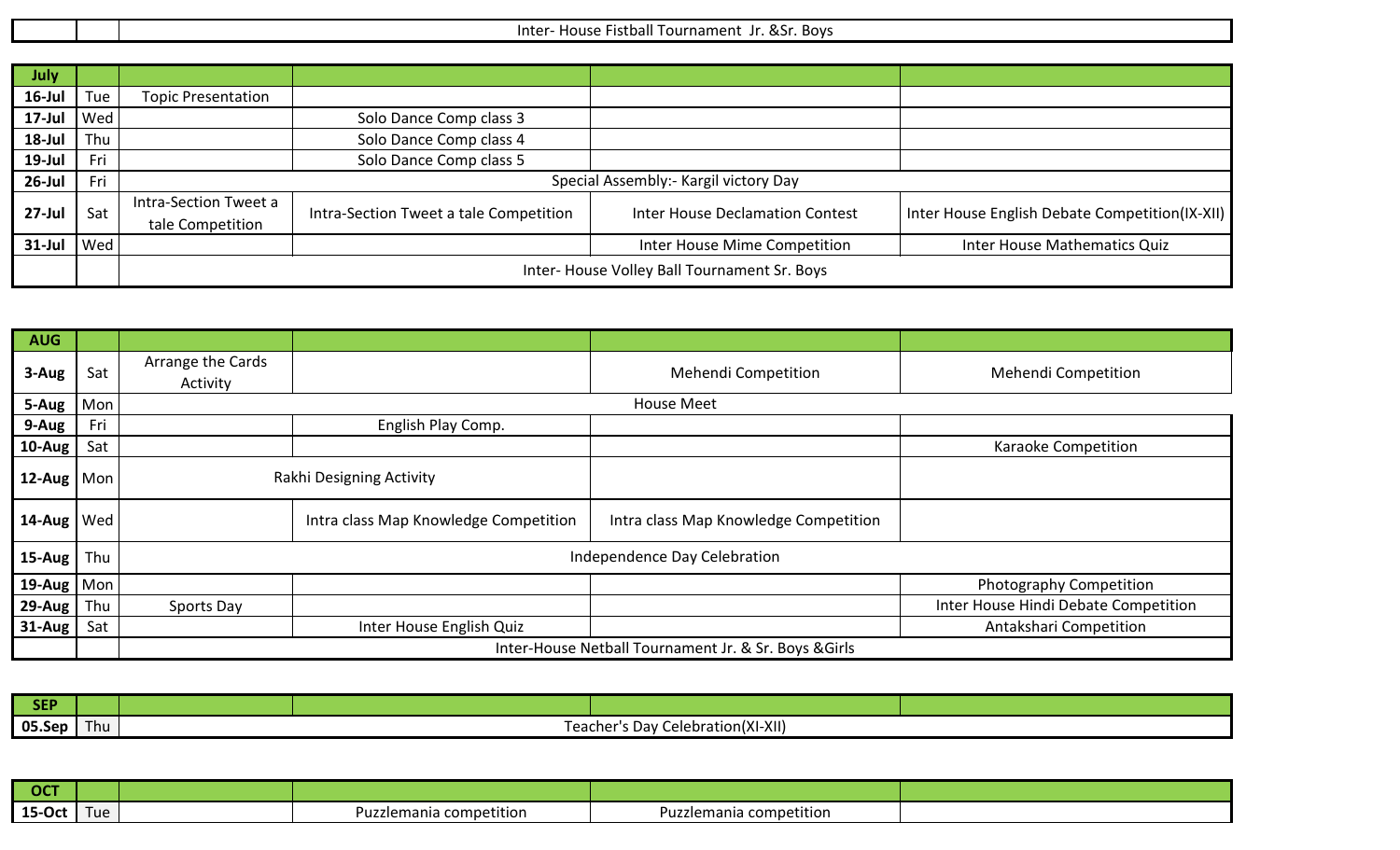| $16$ -Oct   Wed |     | World Food Day Celebration                        |                           |                              |                                        |  |
|-----------------|-----|---------------------------------------------------|---------------------------|------------------------------|----------------------------------------|--|
| <b>19-Oct</b>   | Sat | Hindi Recitation                                  |                           |                              |                                        |  |
|                 |     | Competition                                       |                           |                              |                                        |  |
|                 | Fri |                                                   | Inter section Best out of | Inter House Salad Decoration |                                        |  |
| $25-Oct$        |     |                                                   | WasteCompetition          | Competition(VI-VIII)         | Inter house Rangoli Making Competition |  |
|                 |     | Inter-House Kho-Kho Tournament Sub. Jr & Jr Girls |                           |                              |                                        |  |

| NOV               |     |                                       |                            |                           |                      |  |  |
|-------------------|-----|---------------------------------------|----------------------------|---------------------------|----------------------|--|--|
| 08.Nov            | Fri |                                       |                            |                           | <b>Commerce Quiz</b> |  |  |
| 14.Nov            | Thu |                                       | Children's Day Celebration |                           |                      |  |  |
| <b>ANNUAL DAY</b> |     |                                       |                            |                           |                      |  |  |
| 30.Nov            |     | Activity:-Tricolor<br><b>Bookmark</b> |                            | Inter House IT Quiz(VIII) |                      |  |  |

| <b>DEC</b>    |     |                              |                                 |                                       |  |
|---------------|-----|------------------------------|---------------------------------|---------------------------------------|--|
| 07.Dez        | Sat | Show and Tell<br>Competition | Show and tell competition       |                                       |  |
| <b>13.Dez</b> | Fri |                              | Inter House Science Quiz(III-V) | Inter House Science Quiz              |  |
| 21-Dec        | Sat | <b>Rangometry Activity</b>   |                                 | Inter House Mathematics Quiz(VI-VIII) |  |
| 28-Dec        | Sat |                              | Inter House Carols Competition  |                                       |  |

| <b>JAN</b>    |     |                                 |  |                                             |  |  |
|---------------|-----|---------------------------------|--|---------------------------------------------|--|--|
| $24$ -Jan $ $ | Fri |                                 |  | Special Assembly: - National Girl Child Day |  |  |
| 26.Jän        | Sun | <b>REPUBLIC DAY CELEBRATION</b> |  |                                             |  |  |

| <b>FEB</b> |   |                                                           |  |  |  |
|------------|---|-----------------------------------------------------------|--|--|--|
| 07.Feb     | . | 50th<br>I Foundation Day Celebration<br>$\cdots$ $\cdots$ |  |  |  |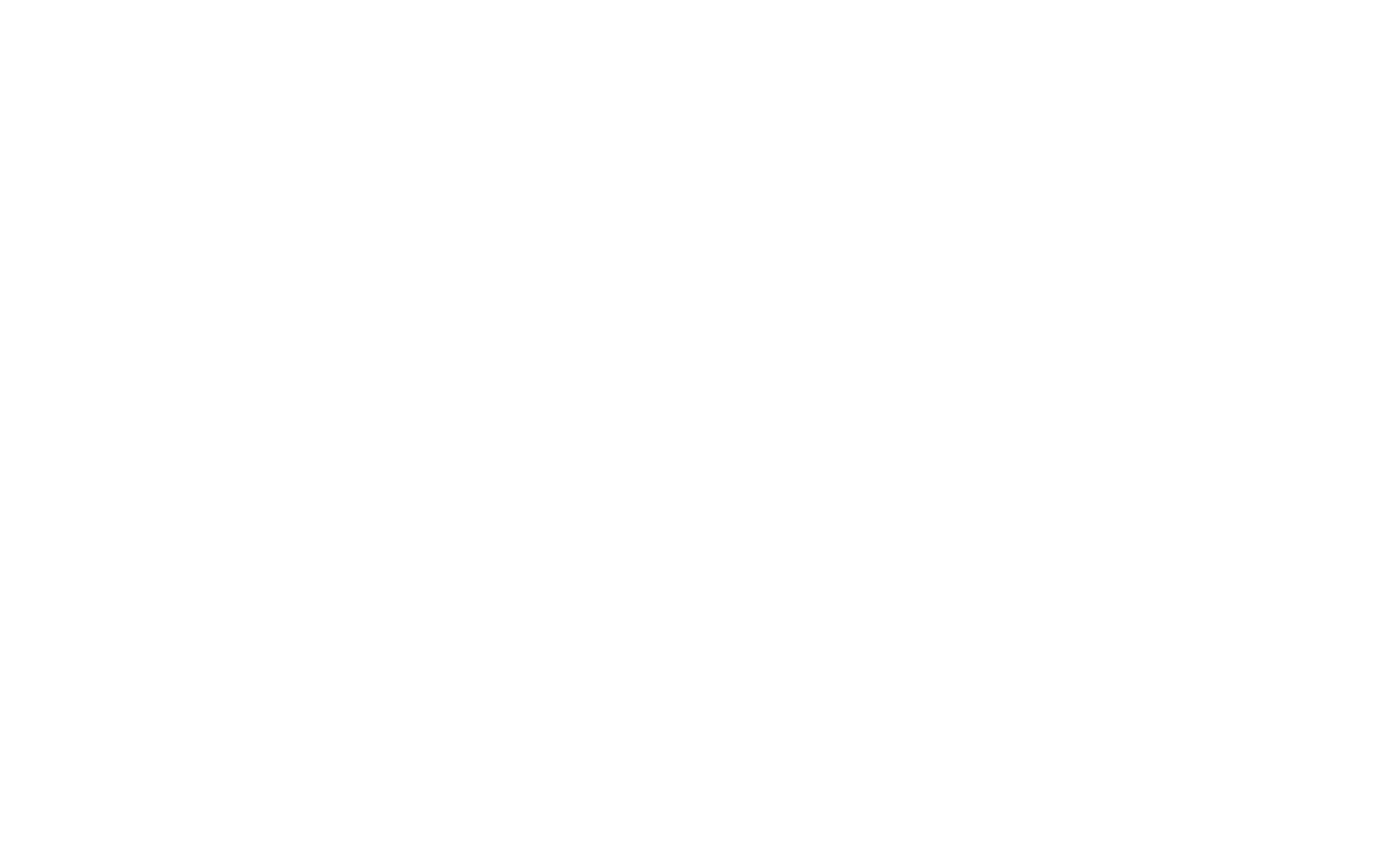# **List of Holidays for the Session 2019-20**

| Occasion               | Day            | Date               |
|------------------------|----------------|--------------------|
| <b>Baisakhi</b>        | Sunday         | 14 April, 2019     |
| <b>Budh Purnima</b>    | Sunday         | 18 May 2019        |
| <b>Summer Vacation</b> |                | As per Govt.orders |
| Eid                    | Monday         | 12 August 2019     |
| Independence Day       | Thursday       | 15 August, 2019    |
| Raksha Bandhan         | Thursday       | 15 August, 2019    |
| Janmashtami            | Saturday       | 24 August 2019     |
| Muharram               | Tuesday        | 10 September 2019  |
| Gandhi Jayanti         | Wednesday      | 2 October, 2019    |
| Dussahera              | Tuesday        | 8 October, 2019    |
| Diwali                 | Sunday         | 27 October 2019    |
| Haryana Day            | Friday         | 1 November, 2019   |
| Guru Nanak B'day       | Tuesday        | 12 November 2019   |
| Christmas              | Wednesday      | 25 December, 2019  |
| <b>Winter Break</b>    | $\overline{a}$ | As per Govt.orders |
| <b>Republic Day</b>    | Sunday         | 26 January, 2020   |
| <b>Basant Panchami</b> | Wednesday      | 29 January 2020    |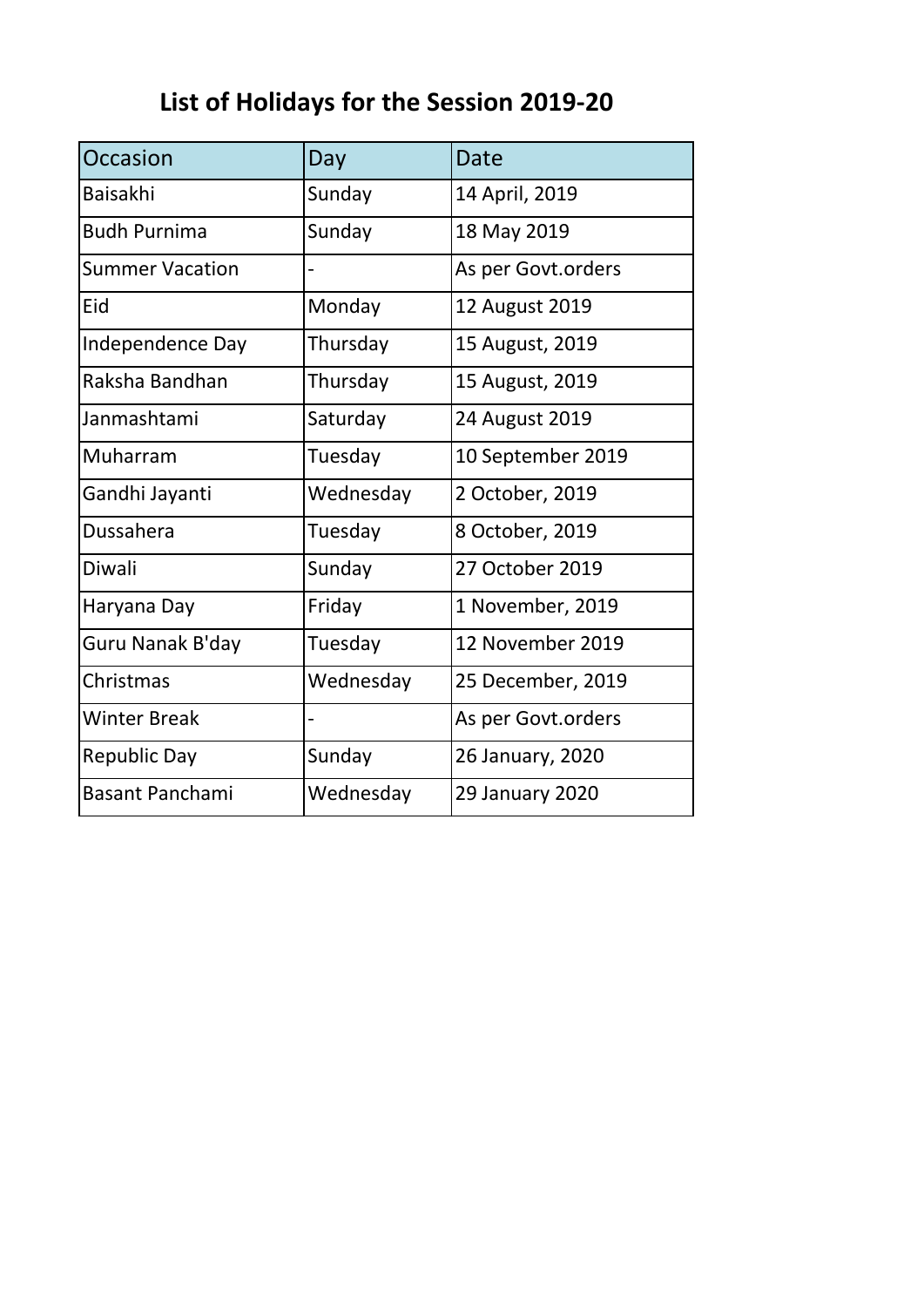## **Functions/ Celebrations 2019-20**

| S No.                   | <b>Functions/ Celebrations</b>                          | <b>Date</b>           | Day       |
|-------------------------|---------------------------------------------------------|-----------------------|-----------|
| $\overline{\mathbf{1}}$ | Investiture's Ceremony and<br><b>Prize Distribution</b> | 04.Mai                | Saturday  |
| $\overline{\mathbf{2}}$ | Mother's Day                                            | 11 May, 2019          | Saturday  |
| $\overline{\mathbf{3}}$ | Independence Day                                        | 15 August, 2019       | Thursday  |
| $\overline{\mathbf{4}}$ | Teacher's Day                                           | 5 September, 2019     | Thursday  |
| $\overline{\mathbf{5}}$ | <b>Annual Day</b>                                       | Mid of November       |           |
| 6                       | Children's Day                                          | 14 November, 2019     | Thursday  |
| $\overline{7}$          | Fete                                                    | 25 December, 2019     | Wednesday |
| 8                       | <b>Farewell Party</b>                                   | Last week of December |           |
| 9                       | <b>Republic Day</b>                                     | 26 January, 2020      | Sunday    |
| 10                      | 50th Foundation Day                                     | 7 February, 2010      | Friday    |